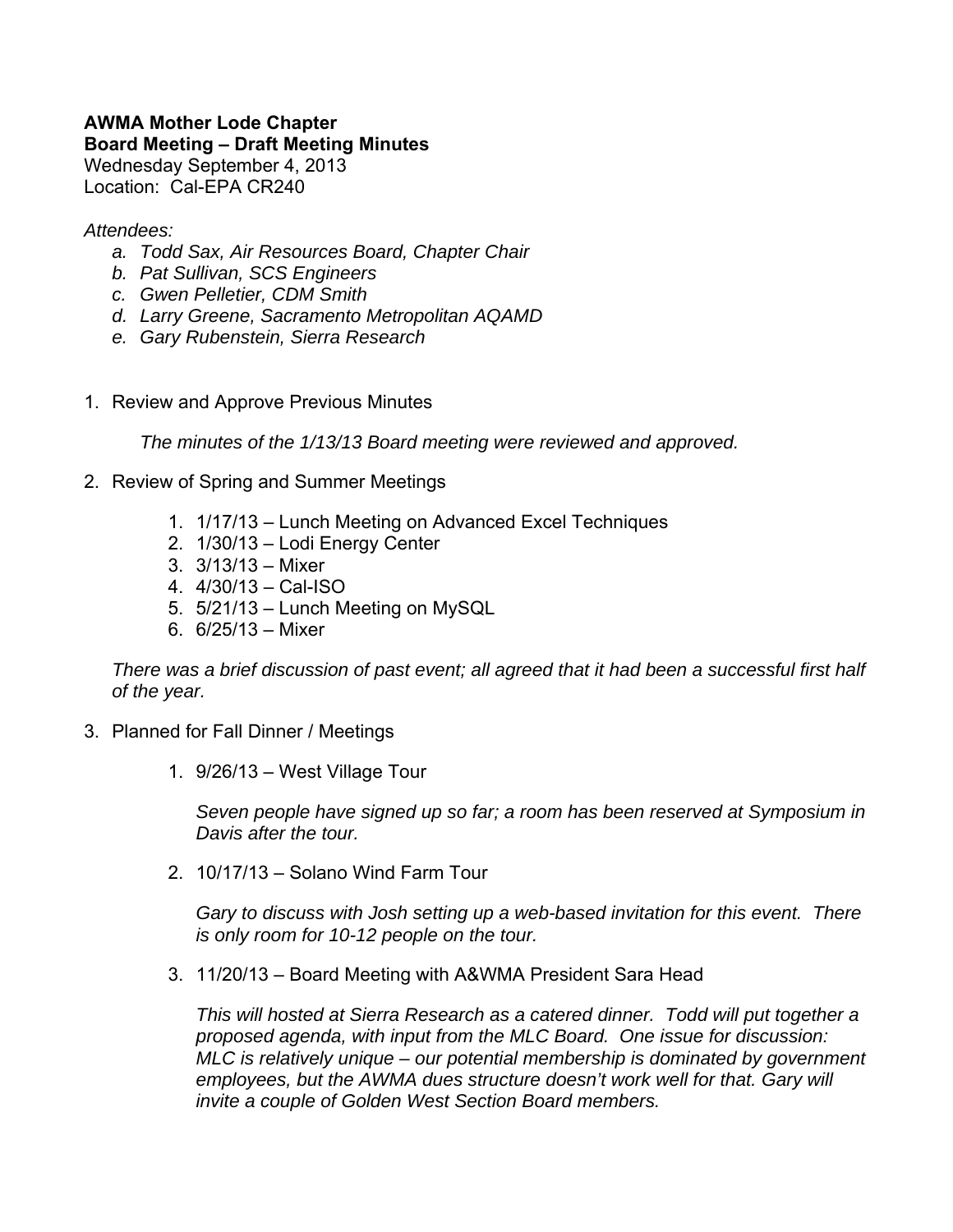4. October Refinery Tour

*This event will be taken off the list; logistics will be too difficult.*

5. Educational meetings – Excel? CalEEMOD/EMFAC? Access?

*Gwen suggested additional possible models, including OFFROAD, SMAQMD Roadway Construction Model, EDMS. Tentative plan is to do something in January– Advanced Access tips and tricks (same format as Excel meeting). Todd and Gwen will discuss further in early November.*

6. Other ideas?

*Todd suggested a session on project-level reviews: presentations by people who write the guidelines and computer models; people who prepare the project review documents; people who review the documents. Tentative speakers: Todd (or someone from ARB); Gwen; Karen Huss (SMAQMD). This would be a dinner meeting, potentially hosted at SMAQMD, to be held in late October or early November.* 

*In addition, Gwen will organize a YP holiday mixer sometime between Thanksgiving and Christmas* 

- 4. Update on YP Efforts
	- 1. How should we start focusing on bringing people into the organization?

*Gwen suggesting that it was important that we keep up our momentum in terms of activities, demonstrating to YPs that AWMA membership is valuable to them. All agreed that we need to start encouraging attendees at our YP events to join AWMA, perhaps handing something out to remind them to go to the membership web site. Larry suggested advertising our YP events to Rotoract (Rotary college/YP program) members (especially with respect to educational programs).* 

5. Education Grants (Pat)

*We sent out two grants RFPs out last year, but received no proposals. We need to revisit how we approach this. Pat has received inquiries from two past grant recipients about*  funding opportunities; perhaps our timing is off. The consensus was that we make this a *continuous solicitation, and review requests for grants as they come in. We would allocate a set amount of funds for this each year. Todd suggested helping to funding school recycling programs. Gary confirmed that CalRecycle has an Office of Education and the Environment; Todd will contact the Sacramento regional contact for that program. Todd also suggested a paper/poster competition and sponsored attendance for a student at the 2014 ACE in Long Beach. Gary noted that Hal Coda is working on he 2014 ACE, and apparently is already organizing sponsored student participation. Gary will contact Hal to indicate that MLC will offer \$1000 to sponsor attendance at ACE by Sacramento-area students.*